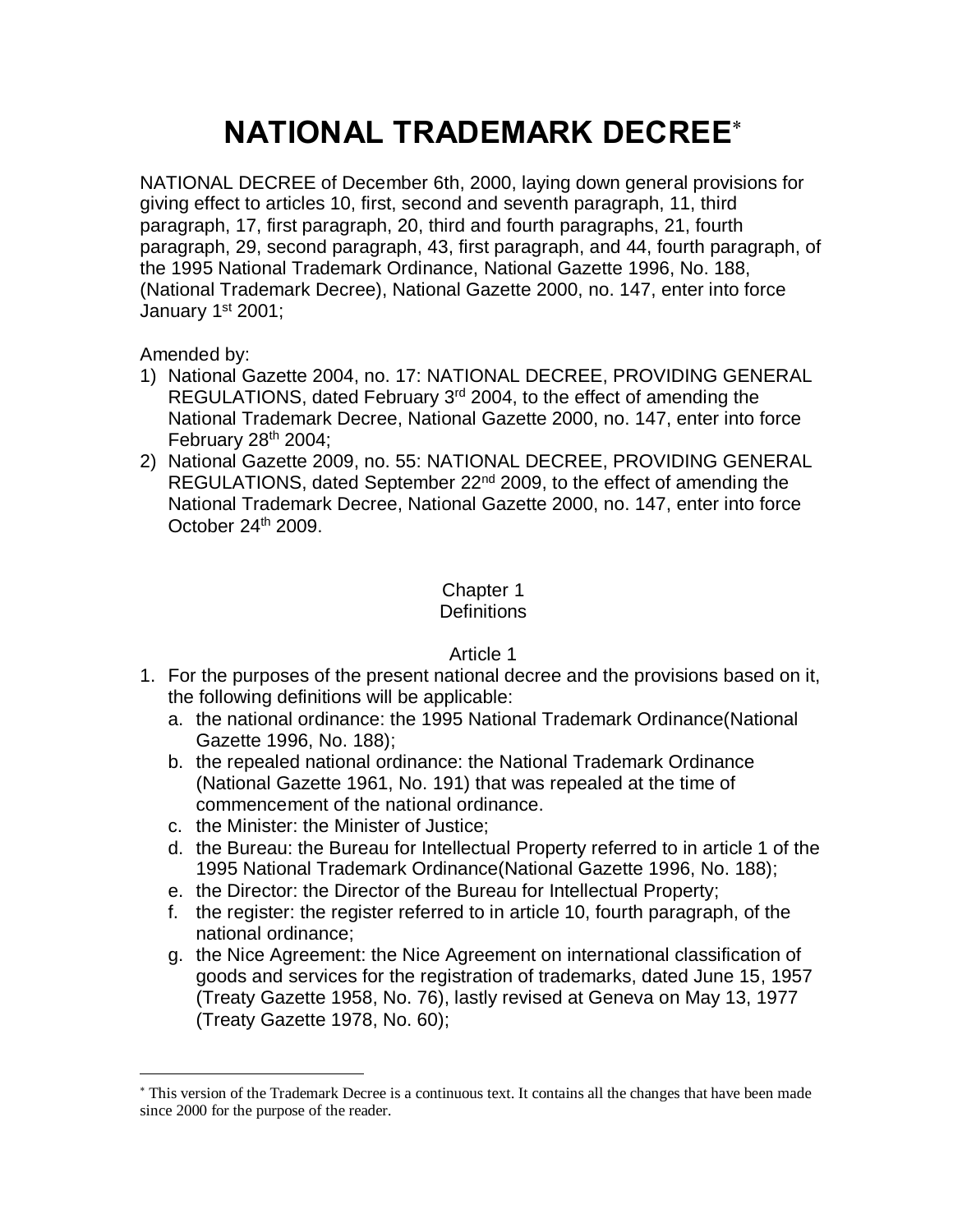- h. preference: preference in accordance with the right of preference established in the Paris Treaty for the protection of industrial property dated March 20, 1883 (Treaty Gazette 1969, No. 144), or the right of preference arising from the Treaty for the creation of the World Trade Organization of April 15, 1994 (Marrakech; Treaty Gazette 1994, No. 235);
- i. address: the indication of the street or similar address indications, provided with the house number insofar as it is available, and also the place of residence, provided with the postal code, if any, and also for persons from outside the Netherlands Antilles the country, and for residents of the Netherlands Antilles outside Curaçao the island; a post office box number may be mentioned, but cannot replace the street or any similar address indication including the house number**;**
- j. Information: written notification about a specific question with regard to data to the registers of the Bureau;
- k. Protocol: Protocol of June 27, 1989 (Treaty Gazette 1990, No. 44) pertaining to the Madrid Agreement.
- 2. Unless the contrary is evidenced, the definitions used in this national decree which are also used in the national ordinance, have the same meaning as in the national ordinance.

## Chapter 2

## **Registration**

- 1. Registration of a mark is effected in either Papiamentu or Dutch or English or Spanish by filing a document at the Bureau bearing:
	- a. name and address of the registrant;
	- b. the picture of the mark;
	- c. the statement of the colour or colours, if the registrant requires them as a distinctive feature of the mark;
	- d. if required, the statement that the mark or part of the mark is threedimensional, among other things, that it consists of the form of the commodity or the packing;
	- e. the statement of goods and services for which the mark is intended;
	- f. if required, the statement that it is a collective mark;
	- g. the signature of the registrant or his proxy.
- 2. The registrant will use a form of which the model and the required number of copies will be laid down by the Director.
- 3. If applicable, the name and address of the proxy referred to in article 15 of the national ordinance will be stated on the form.
- 4. The picture of the mark will meet the requirements to be made by the Director.
- 5. The goods and services will be described accurately and as far as possible using the terms of the alphabetical list of the international classification of goods and services referred to in the Nice Agreement. In any case the goods and services will be arranged in accordance with the classes and in the sequence of these classes in the classification referred to.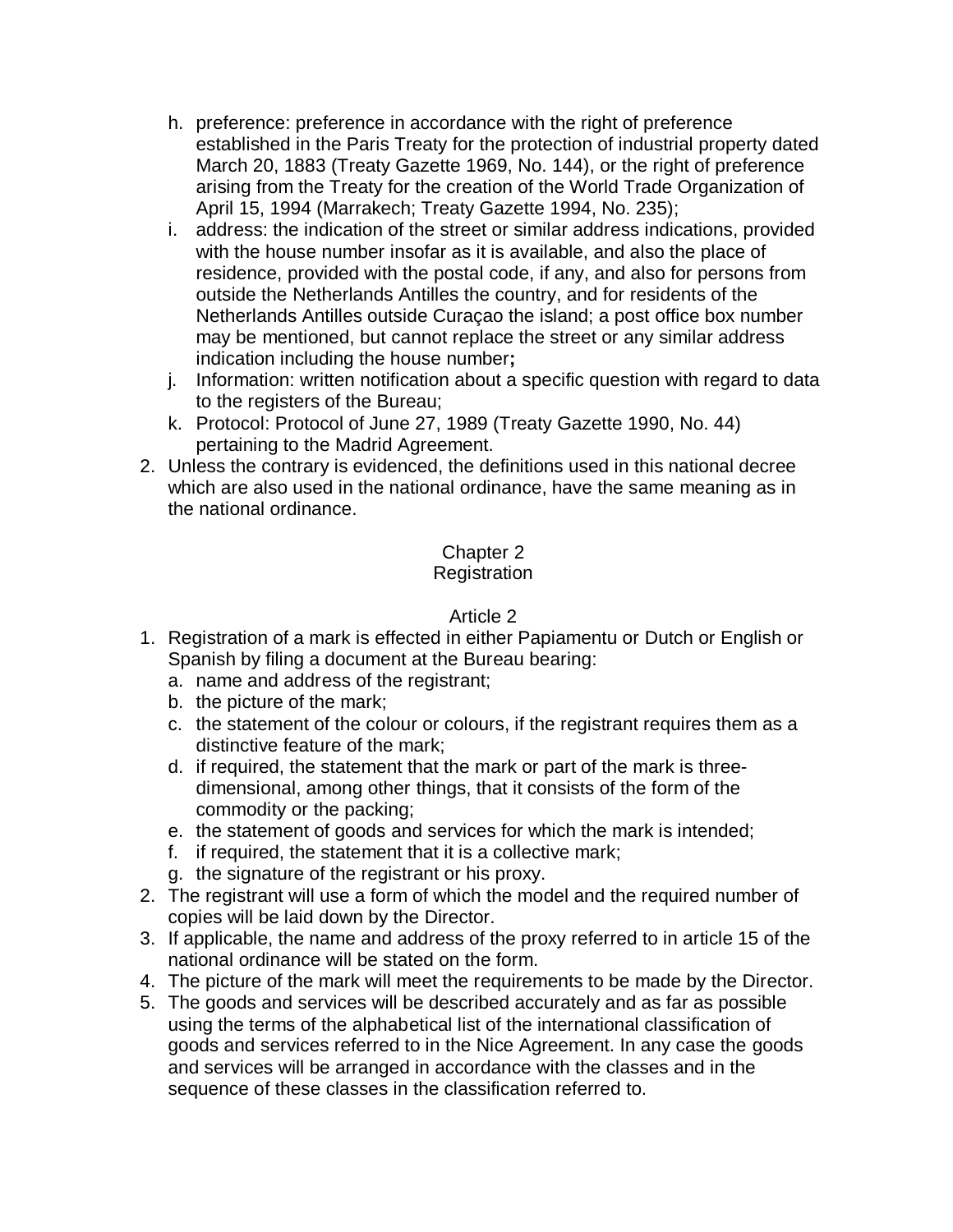- 6. If so desired, the registrant can give a description of the mark on the form in no more than 50 words.
- 7. If the registrant requires colours as distinctive features of the mark, the component parts to which the colours relate may be stated in no more than 50 words.

## Article 3

The registration will be accompanied by:

- a. if a collective mark is involved, copies of a set of regulations for the use and supervision, in a number to be established by the Director;
- b. a power of attorney, if the registration has been effected by proxy;
- c. payment of the applicable dues and fees referred to in article 22;
- d. a number of pictures of the mark to be established by the Director; these pictures should be in colour if the registrant requires the colour or colours as a distinctive feature.

## Article 4

- 1. The requirements referred to in article 10, first paragraph, of the national ordinance for the establishment of a date of registration, are those stated in article 2, first paragraph, subsections a, b, e and f, and in article 3, subsection a and, as regards the basic dues or fees, subsection c.
- 2. The term referred to in article 10, second paragraph, of the national ordinance for complying with the other requirements made, will be three months. This term may be extended upon request or officially, without a period of six months after the dispatch of the first notice being exceeded.
- 3. If the registration is cancelled in pursuance of article 10, third paragraph, of the national ordinance, the dues and fees collected will be refunded, reduced by half.

- 1. The term referred to in article 11, third paragraph, of the national ordinance, to reply to the preliminary rejection, will be three months; such term may be extended upon request or officially, without a period of six months after the date of the first notice being exceeded.
- 2. If the nullification of the registration has commenced in pursuance of the provision made in article 11, fifth paragraph, of the national ordinance, the records received will not be considered and the dues and fees collected will be refunded, reduced by half, with the exception of those referred to in article 22, first paragraph, and subsection c, if applicable. If the rejection will cause a restriction in the statement of goods and services, the supplements paid in excess, referred to in article 22, first paragraph, subsection a, under 3º, will be refunded, if such restriction gives cause for that.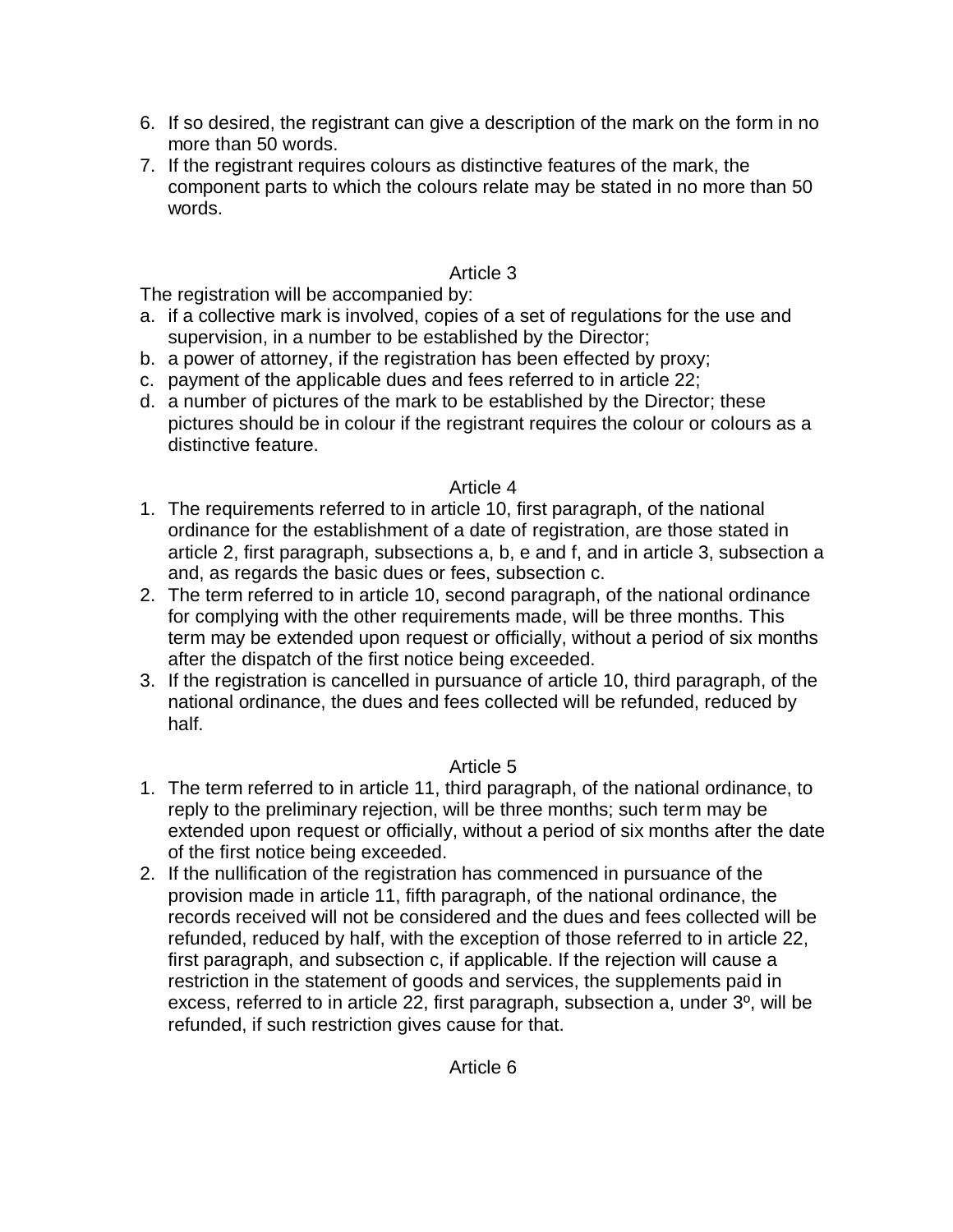- 1. If at the time of registration a right of preference is invoked, the country, the date, the number and the holder of the registration supporting the right of preference will be stated. If the registrant of the mark in the country of origin is not the person effecting the registration in this country, then the latter will add to his registration a document evidencing his rights.
- 2. If a right of preference is invoked by a special declaration as contemplated in article 10, seventh paragraph, of the national ordinance, such declaration will state: the name and the address of the registrant, his signature or that of his proxy, the name and address of the proxy, if applicable, an indication of the mark, and also the data referred to in the first paragraph. Proof of payment of the dues referred to in article 22, first paragraph, subsection e, will be added.
- 3. The registrant invoking a right of preference will submit an authenticated transcript of the documents that substantiate such right of preference.
- 4. If the provisions of the first and third paragraphs and articles 13 and 15 or the second and third paragraphs and articles 13 and 15, as the case may be, have not been met, the Bureau will notify the party involved without delay and will grant such party three months to still meet such provisions. Upon request or officially this term may be extended up to six months after the date of dispatch of the first notice. If the provisions of the first and third paragraphs and articles 13 and 15 or the second and third paragraphs and articles 13 and 15, as the case may be, have not been met within such term, the right of preference will become null and void.

#### Chapter 3 Entry

## Article 7

- 1. The Bureau will enter the registration in the register by stating:
	- a. the serial number of the entry;
	- b. the date and the number of the registration;
	- c. the data referred to in article 2 and, if applicable, the invocation of the right of preference and the data stated in article 6, first paragraph;
	- d. the date on which the period of validity of the entry expires;
	- e. the numbers and classes of the international classification of goods and services referred to in the Nice Agreement, in which the goods and services, mentioned in the statement of the goods and services of the registered mark, are arranged.
- 2. The entry is made in the language in which the registration is drawn up.

## Article 8

If the right of preference has been invoked, the Bureau will enter a note to such effect in the register, stating the country, the date, the number and the holder of the registration supporting the invoked right of preference.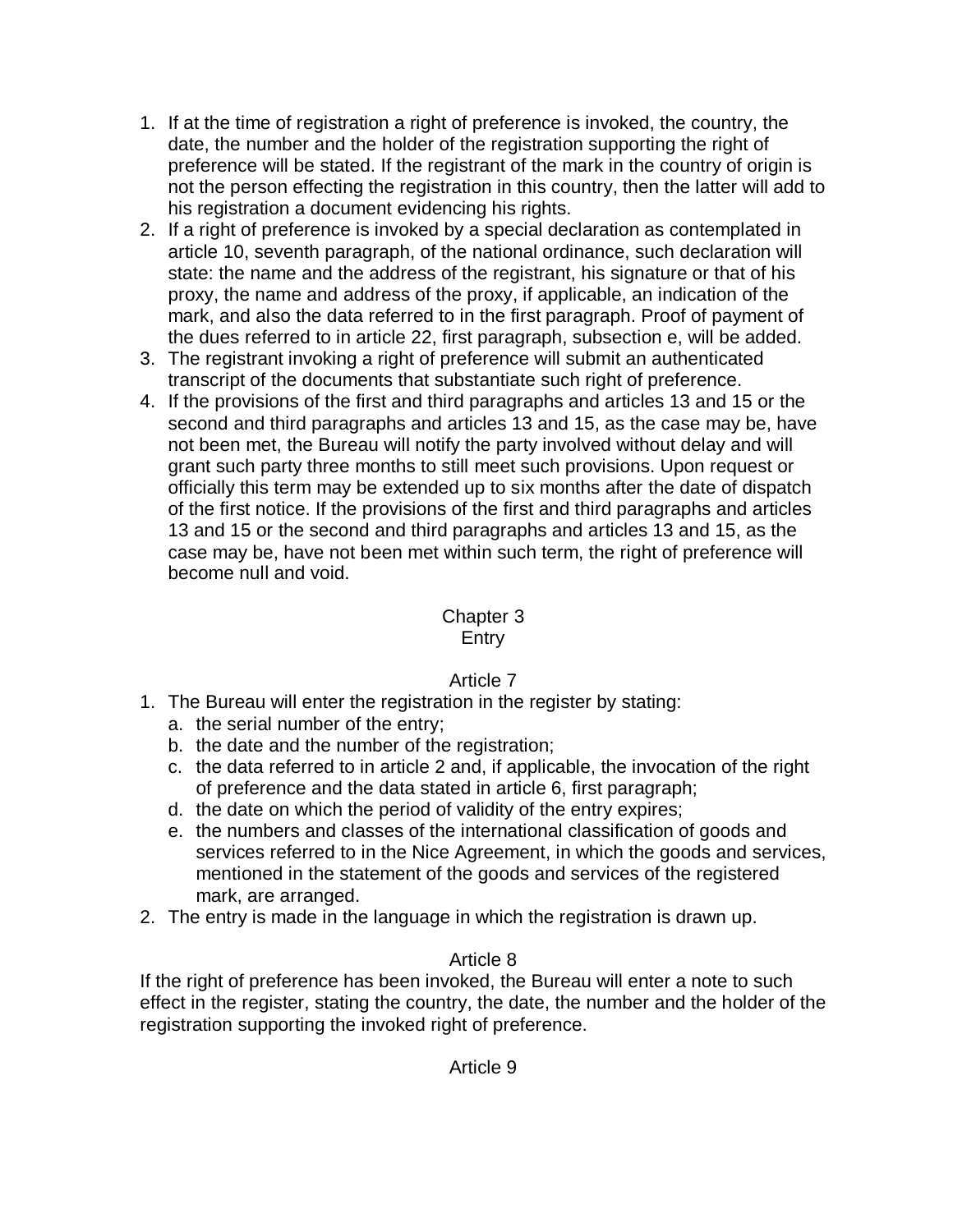- 1. Any application to amend the entry in the register will be directed to the Bureau and will state the number of the entry, the name and the address of the holder of the mark, his signature and that of his proxy and, if applicable, the name and address of the proxy.
- 2. Amendments of the entry referred to in article 29, first paragraph, of the national ordinance, will be made in the same language as the entry, unless the Director has decided otherwise upon the relevant request.
- 3. If required, the parties to the agreement will adequately authenticate the extract from the deed evidencing transfer, any other change of ownership, licence, lien or attachment as contemplated in article 21, fourth paragraph, of the national ordinance.
- 4. Deletion of the entry of any transfer, any other change of ownership, licence, lien or attachment will be effected on the ground of documentary evidence.

#### Chapter 4 Renewal

## Article 10

- 1. The request for renewal of the entry of a registration will be made by submission to the Bureau of a form signed by the holder or his proxy, containing the following data:
	- a. the name of the holder of the mark;
	- b. his address and, if applicable, the name and the address of the proxy;
	- c. if the statement of the goods and service has been restricted since the latest publication, the statement of the goods and services in which they are accurately described, using as far as possible the alphabetical list of the international classification of goods and services referred to in the Nice Agreement; in any case the goods and services will be arranged in accordance with the classes and in the sequence of these classes in the classification referred to;
	- d. the number of the latest entry.
- 2. The model and the number of copies referred to in the first paragraph will be established by the Director.
- 3. The application will be accompanied by:
	- a. payment of the applicable dues referred to in article 22;
	- b. a power of attorney, if the renewal has been applied for by a proxy;
	- c. a number of pictures of the mark, if that is deemed necessary by the Director, if applicable, in colour, if the holder has required the colour or colours as a distinctive feature of the mark.

## Article 11

1. If at the time of the request for renewal the provisions laid down in articles 10 and 13 have not been met, or if the Bureau requires a legalization as contemplated in article 13, fifth paragraph, the Bureau will notify the applicant to such effect without delay and will give him an opportunity to still meet the requirements, within six months after the date of submission of the request at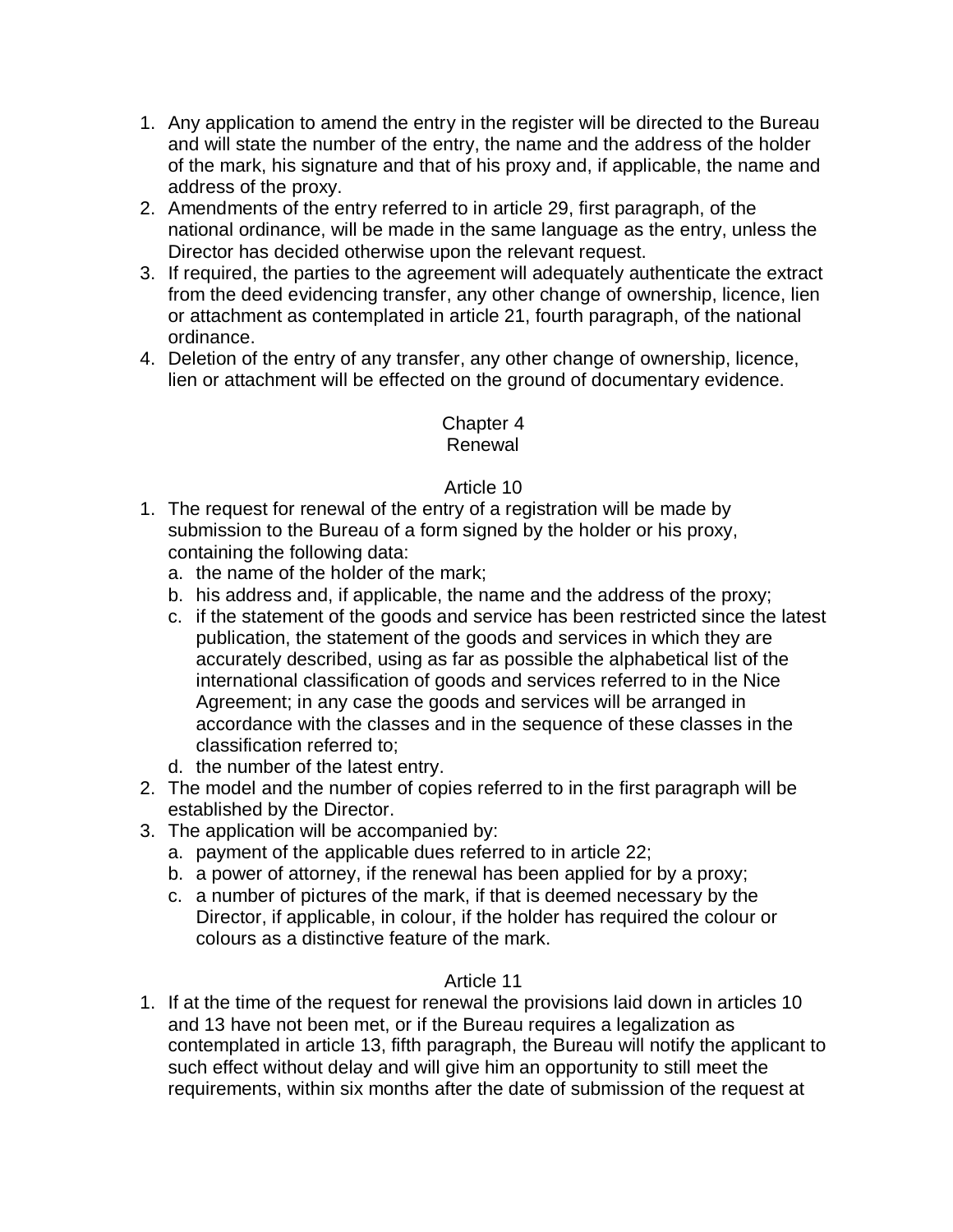the latest. If payment is effected, in full or in part, after the expiry date of the entry, a surcharge will be due, of which the amount has been laid down in article 22, second paragraph, subsection c.

2. If the requirements have not been met within the period referred to in the first paragraph, the requestor will be informed that the entry will not be renewed, and the dues collected, reduced by half, will be refunded to him.

#### Article 12

- 1. The Bureau will enter renewals in the register by stating:
	- a. the serial number of the entry;
	- b. the date of the renewal and the number of the registration;
	- c. the data referred to in article 2, with due observance of the data referred to in article 10, first paragraph;
	- d. the date of expiry of the validity of the entry;
	- e. the numbers of the classes of the international classification of goods and services contemplated in the Nice Agreement, in which the goods and services included in the statement of goods and services of the registered mark, are arranged.
- 2. The Bureau will send the holder documentary evidence of the renewal of the entry without delay, which documentary evidence will contain the data entered in the register.
- 3. The renewal of the entry will be effected in the same language as the preceding entry, unless the Director has decided otherwise upon the relevant request.

#### Chapter 5

#### Administrative provisions

- 1. All records to be directed and submitted to the Bureau will be drawn up in the Papiamentu, Dutch, English or Spanish language and will be clearly legible. Letters and documentary evidence from abroad may be drawn up in another language. An authenticated translation into Papiamentu, Dutch, English or Spanish will be submitted of documentary evidence drawn up in another language. Documents on which postage has not been fully paid, will be rejected.
- 2. The regulations with regard to the use and supervision, pertaining to a collective mark will always be drawn up in the Papiamentu, Dutch, English or Spanish language.
- 3. The documents to be submitted to the Bureau may also be sent by signed fax message. A document thus sent will be considered to have been submitted in the form required by the present national decree, on the day on which the relevant notice was given by the above-mentioned means, provided that, within fourteen days after such notice being given, the contents have still been submitted in the required regular form in writing; failing such subsequent submission the document will be considered not to have been submitted. Failure of the Bureau to receive, or to receive in full, documents sent by fax will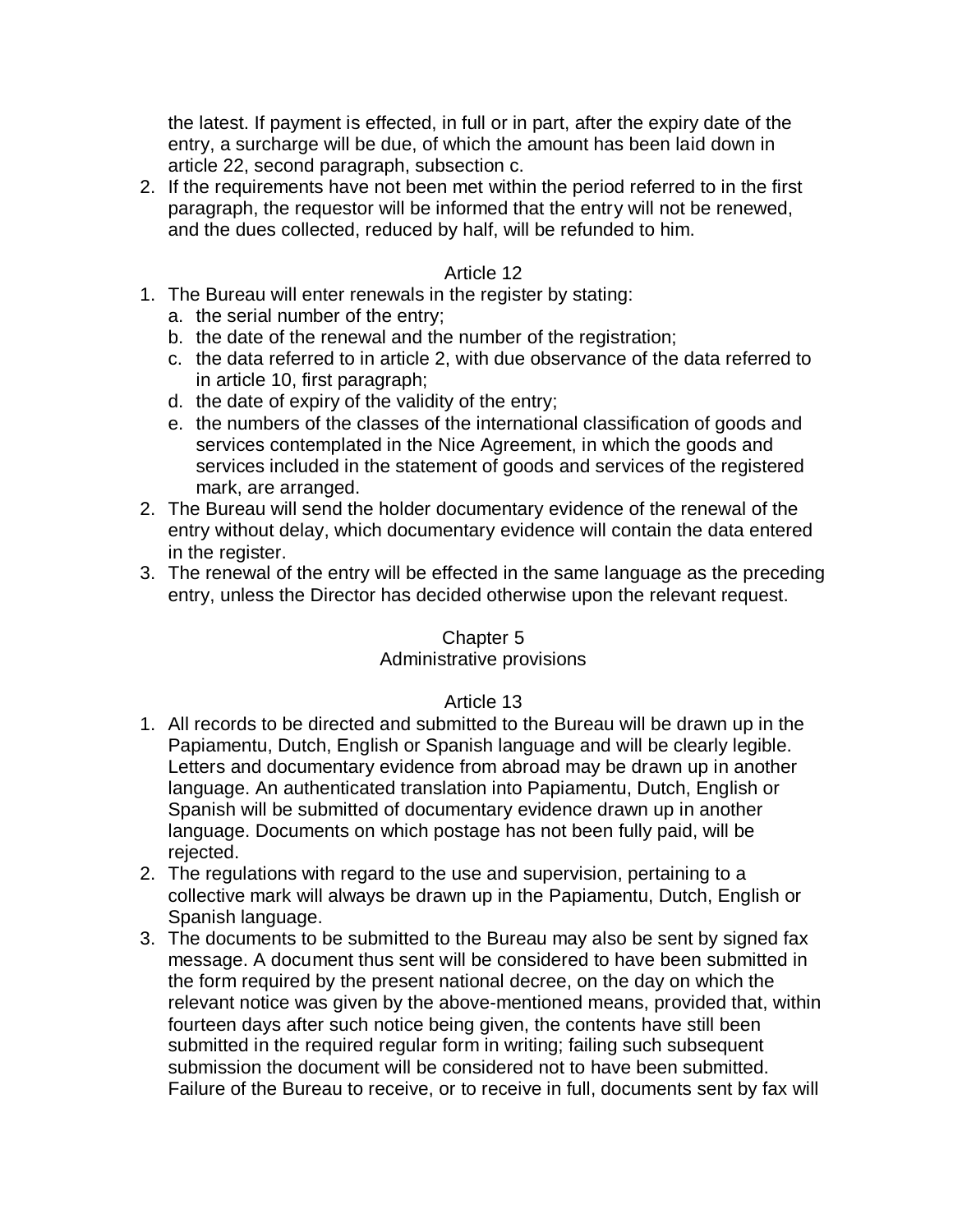not constitute any ground for non-observance of the periods laid down in the national ordinance or in the present national decree; failure to receive or to receive in full cannot be invoked as against the Bureau.

- 4. If any document, submitted for entry in the register, has been signed on behalf of a legal person, it should bear an endorsement stating the capacity of the signer.
- 5. Authentication of signatures on documents submitted for entry will not be required, unless the Bureau should deem it necessary.

#### Article 14

- 1. For the determination of the time at which a document has been received at the Bureau, such document will be provided with a stamp immediately upon receipt, stating the hour, day, month and year of such receipt.
- 2. Upon a document being delivered, otherwise than by post, receipt will be acknowledged upon request, by impressing the stamp corresponding with such document on a receipt to be handed over upon delivery, stating clearly and in full the nature of the document.
- 3. In the absence of evidence to the contrary, documents delivered after the Bureaus closing time, being put either into the letterbox or into the post office box of the Bureau, will be considered to have been delivered at 7:30 on the next-following business day. If there are several of such submissions, the Director will decide the order in which they will be considered.
- 4. Documents transmitted by fax after the Bureau closing time will be considered to have arrived at 7:31 on the next-following business day. If there are several of such submissions, the Director will decide on the order of the submissions with reference to each other or the order in which they will be considered, as the case may be, as far as possible in accordance with the data provided by the fax equipment.

### Article 15

- 1. Without prejudice to the provisions made in article 15 of the national ordinance, any transaction with the Bureau may be done by proxy. The proxy will be residing or domiciled within the Netherlands Antilles and will submit a power of attorney. A general power of attorney may be filed on record at the Bureau; if such filing has been effected, reference to such record will suffice.
- 2. In those cases in which a proxy has been appointed, any notice with regard to transactions covered by the power of attorney, will be directed to such proxy.

- 1. An request as contemplated in article 17, first paragraph, of the national ordinance will contain:
	- a. the name and the address of the requestor and, if applicable, of his proxy;
	- b. the picture of the mark and, if applicable, a statement of the color or colors and a statement to the effect that the mark or part of the mark is threedimensional, among other things, that it consists of the form of the commodity or the packing;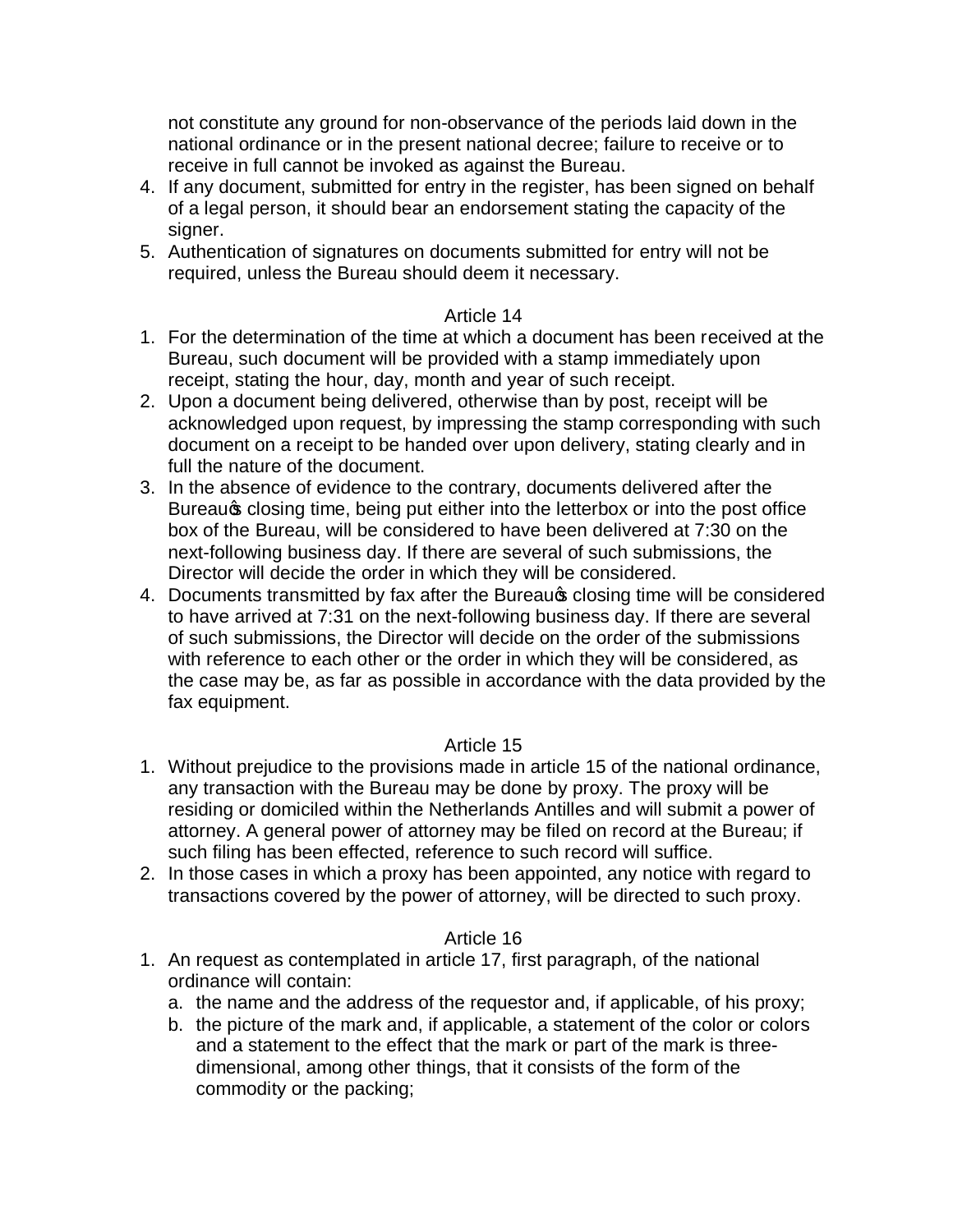- c. an accurate statement of the goods and services:
- d. if applicable, a statement that it is a collective mark.
- 2. If such request relates to a mark already entered, the request will contain the name and the address of the requestor and the number of the entry.
- 3. The request will be accompanied by payment of the dues referred to in article 22, first paragraph, subsection c.
- 4. The applicant may ask accelerated handling of the investigation referred to in the first paragraph, into earlier registrations. In this case the petition is accompanied, in addition to the charges referred to in the third paragraph, also by payment of the additional charge referred to in article 22, first paragraph, subsection d.
- 5. The petitioner may ask for accelerated handling of the deposit. In this case the petition is accompanied by payment of the deposit of a trademark as contemplated in article 22, first paragraph, subsection a, and payment of the additional charge referred to in article 22, first paragraph, subsection d.
- 6. Upon request the Bureau may provide, against payment of the fee referred to in article 22, second paragraph, subsection b, a list of brand names, in accordance with criteria laid down by the Director.

#### Article 17

- 1. If the provisions laid down by the present national decree have not been met or if the dues or fees payable have not been paid or have not been paid in full, with regard to a request for an amendment to be entered in the register, or with regard to applications or requests as contemplated in article 16, the Bureau will give notice to such effect to the party involved without delay, and will grant him a period of three months to still eliminate the deficiencies.
- 2. If the provisions made in the first paragraph have not been met within the period laid down, the documents received will be excluded from further consideration and the dues and fees collected, reduced by half, will be refunded.

#### Article 18

Against payment of the fees laid down in article 22, second paragraph, subsections d, e and f, the Bureau will provide interested parties with information and transcripts on the ground of the register.

#### Article 19

The Bureau will provide interested parties with documents regarding preference against payment of the fee laid down in article 22, second paragraph, and subsection g. Such a document can only be issued, if the registration meets the requirements made in the present national decree.

#### Article 20

1. The forms referred to in the present national decree can be obtained at the Bureau against payment of a price to be determined by the Director.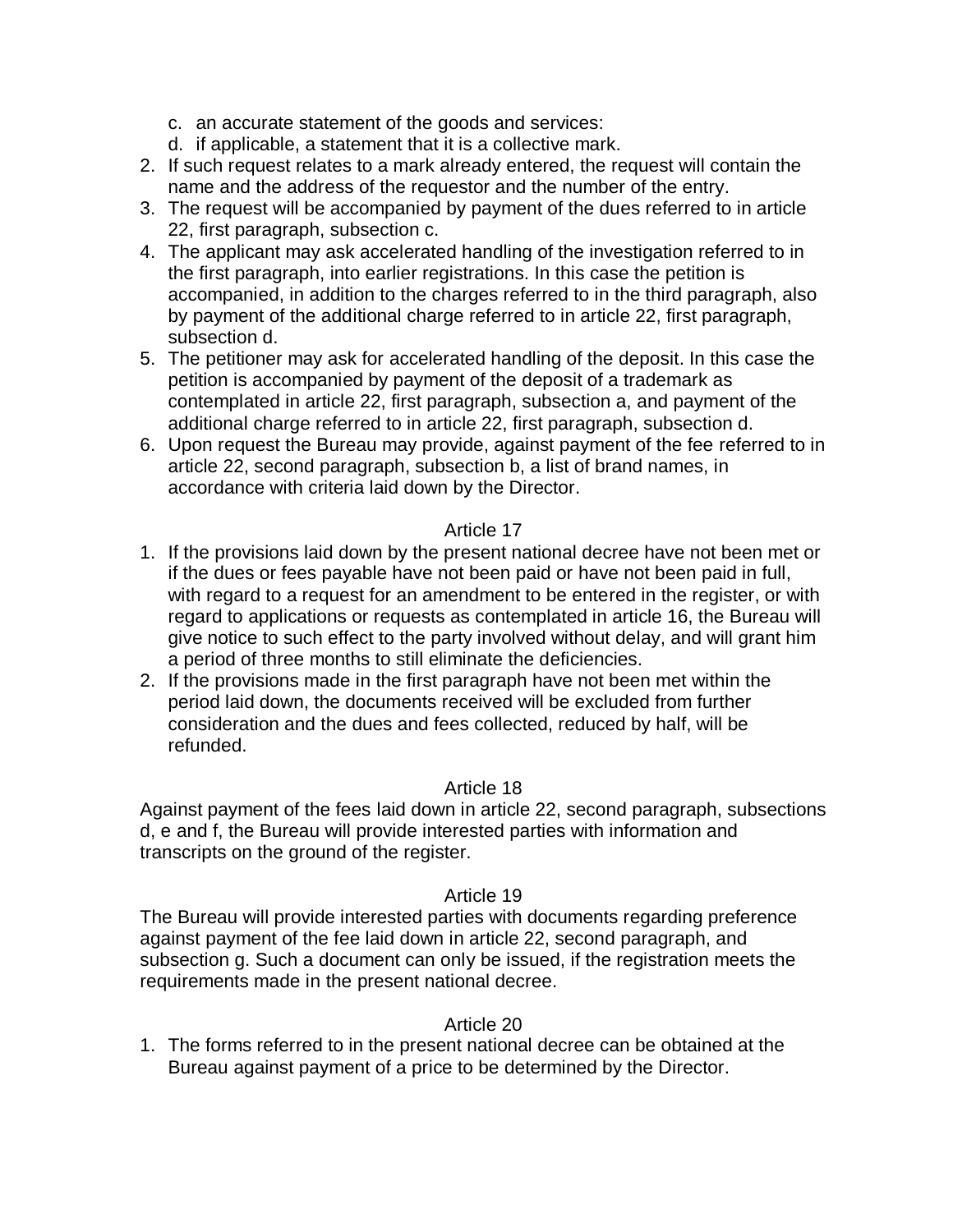2. Forms which, in deviation from the first paragraph and in deviation from article 2, have not been issued by the Bureau will nevertheless be accepted, provided the corresponding legends and the reference numbers appearing on the forms of the Bureau have been transcribed on such forms.

#### Article 21

- 1. The name of the journal referred to in article 29 of the national ordinance is **Warademarks Journal+**
- 2. This journal contains all information regarding registrations as contemplated in articles 7, 8, 9 and 12 in the language in which the entry was made, jurisprudence selected by the Bureau and announcements of the Bureau.
- 3. This paper is published on the  $16<sup>th</sup>$  day of every month and is made available to the general public.

#### Chapter 6

#### Dues and fees

- 1. The amounts of the charges or fees with regard to the various transactions mentioned below regarding depots, are established as follows:
	- a. the depot of a trademark:

|    | 1 <sup>o</sup> . for an individual trademark a basic amount of:          | NAF.750.00;  |
|----|--------------------------------------------------------------------------|--------------|
|    | 2 <sup>o</sup> . for a collective trademark a basic amount of:           | NAF.1500.00; |
|    | 3 <sup>o</sup> . for each class of goods and services higher than the    |              |
|    | third class of the International Classification in which                 |              |
|    | the goods and services are categorized, for an individual                |              |
|    | mark, a supplement of:                                                   | NAF 75.00;   |
|    | b. the renewal of a registration:                                        |              |
|    | 1 <sup>o</sup> . for an individual trademark, a basic amount of:         | NAF.750.00;  |
|    | 2 <sup>o</sup> for a collective trademark, a basic amount of :           | NAF.1500.00; |
|    | 3 <sup>o</sup> . for each class of goods and services higher than the    |              |
|    | third class of the International Classification, where                   |              |
|    | the goods and services are organized, a supplement of:                   | NAF 75.00;   |
|    | c. an investigation as contemplated in article 16:                       |              |
|    | 1 <sup>o</sup> . for each investigation a basic amount of:               | NAF. 375.00; |
|    | 2 <sup>o</sup> . for each class of goods and services higher than        |              |
|    | the third class of the international classification, in which            |              |
|    | the goods and services are categorized, a supplement of: NAF. 37.50;     |              |
|    | 3 <sup>o</sup> . if a collective trademark is involved, a supplement of: | NAF 75.00;   |
|    | d. the additional charge referred to in article 16, fourth and           |              |
|    | fifth paragraphs:                                                        | NAF. 150.00; |
|    | e. the registration of a special declaration regarding the right of      |              |
|    | priority referred to in article 10, seventh paragraph, of the            |              |
|    | national ordinance, for each trademark:                                  | NAF 75.00;   |
| f. | the registration of an assignment or change of ownership:                | NAF. 150.00; |
|    | if this registration is requested for several trademarks, for            |              |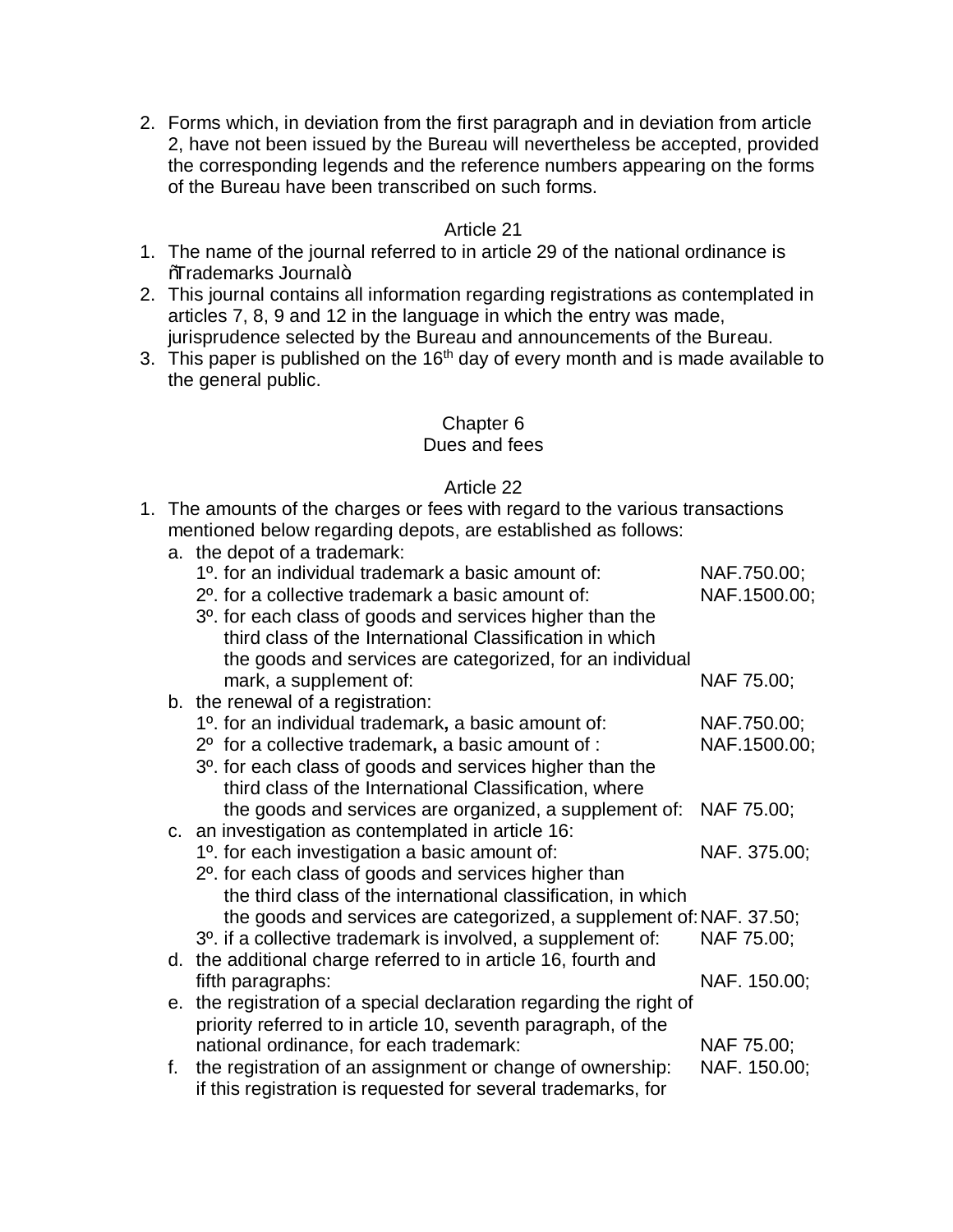|    | each following trademark:                                                                                        | NAF. 75.00;  |
|----|------------------------------------------------------------------------------------------------------------------|--------------|
|    | g. the registration of a license, a lien or an attachment or the                                                 |              |
|    | cancellation of such registration:                                                                               | NAF. 150.00; |
|    | if the registration or the cancellation is requested for                                                         |              |
|    | several trademarks of which a license or lien has been                                                           |              |
|    | granted to the same person or of which an attachment has                                                         |              |
|    | been made by the same person, for each following mark:                                                           | NAF. 75.00;  |
|    | h. the registration of any change of name or address of the                                                      |              |
|    | holder, licensee, lienor or attachor:                                                                            | NAF. 150.00; |
|    | if the registration is requested for several trademarks<br>belonging to the same holder, have been granted under |              |
|    | license to the same licensee, have been pledged to the                                                           |              |
|    | same lienor or that have been attached by the same person,                                                       |              |
|    | for each following trademark:                                                                                    | NAF. 37.50;  |
| i. | the registration of a limitation of the statement of the                                                         |              |
|    | goods and services, except on the occasion of the renewal                                                        |              |
|    | of the registration:                                                                                             | NAF. 75.00;  |
| j. | for the publication of the description referred to in article 2,                                                 |              |
|    | sixth or seventh paragraph, respectively, a supplement                                                           |              |
|    | each time amounting to:                                                                                          | NAF. 75.00;  |
|    | k. the registration of any change of name or address of the                                                      |              |
|    | agent for all the trademarks for which the Bureau considers                                                      |              |
|    | the agent involved to be an agent is:                                                                            | NAF. 150.00; |
|    | 2. For the transactions mentioned below a charge or a fee will be paid of which                                  |              |
|    | the amount will be determined as follows:<br>a. Correction, at the request of the holder of the depot,           |              |
|    | after the entry has been made, of writing errors due to                                                          |              |
|    | himself:                                                                                                         | NAF. 37.50;  |
|    | b. a list of trademarks, referred to in article 16, sixth                                                        |              |
|    | paragraph, for each investigation criterion:                                                                     | NAF. 75.00;  |
|    | for each class of goods and services higher than the third                                                       |              |
|    | class of the international classification in which goods and                                                     |              |
|    | services are categorized, this amount will be increased by:                                                      | NAF. 15.00;  |
|    | c. the surcharge, payable in pursuance of article 11,                                                            |              |
|    | first paragraph:                                                                                                 | NAF. 150.00; |
|    | d. the information referred to in article 8:                                                                     | NAF. 75.00;  |
|    | for each hour that it takes to collect and recording in                                                          |              |
|    | writing, this amount is increased by:                                                                            | NAF. 112.50; |
|    | e. the transcripts of a registration as contemplated in                                                          |              |
|    | article 18, for each registration:                                                                               | NAF. 15.00;  |
| f. | for all other transcripts, for each page:                                                                        | NAF. 22.50;  |
|    | g. authenticated transcripts of a registration, as contemplated<br>in article 18, for each registration:         | NAF. 52.50;  |
|    | for all authenticated transcripts, for each page:                                                                | NAF. 60.00;  |
|    | h. the documents with regard to on priority right referred                                                       |              |
|    | to in article 19:                                                                                                | NAF. 52.50;  |
|    |                                                                                                                  |              |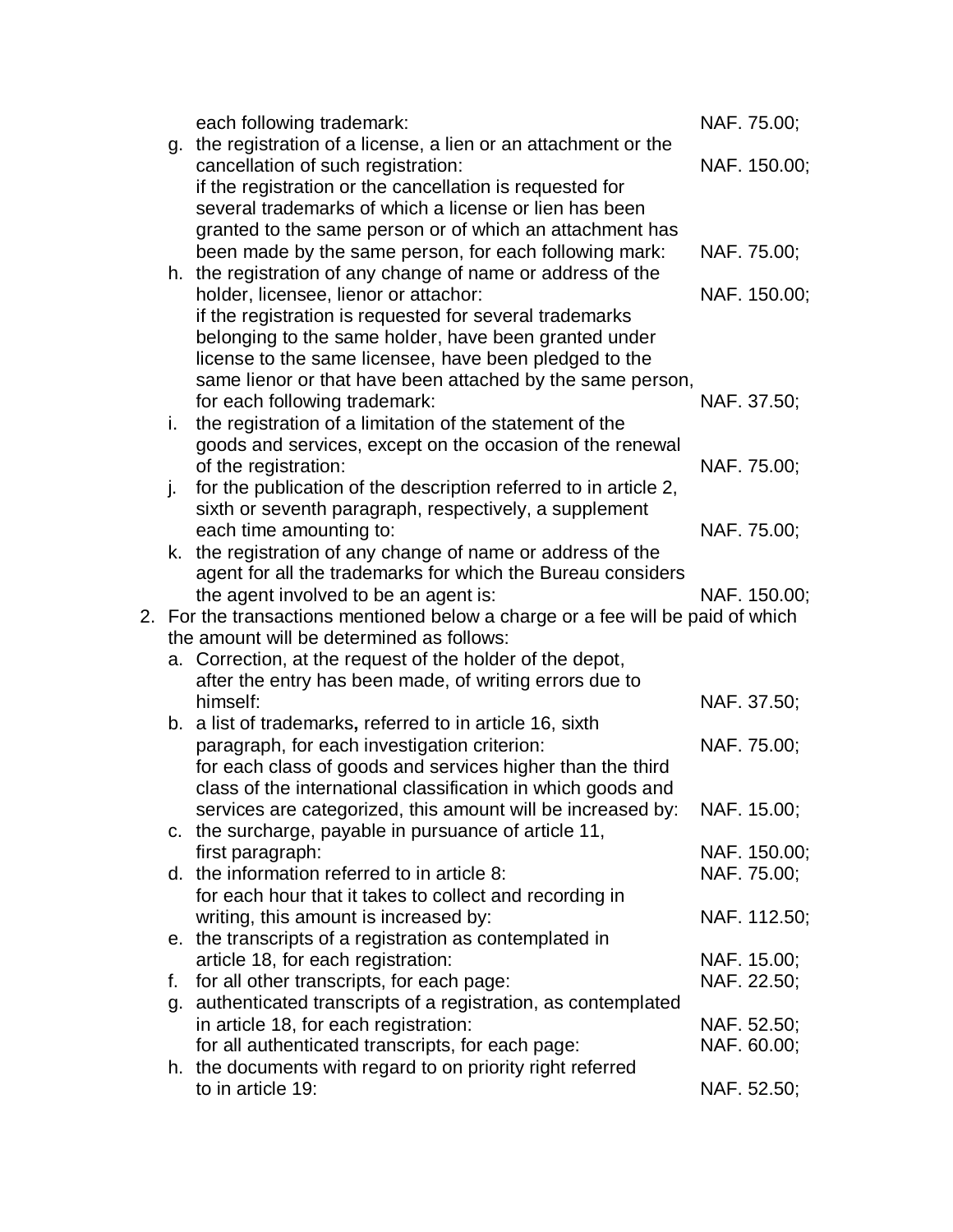3. The Minister will determine the amount of the dues or fees for transactions not provided for in the present national decree.

#### Article 23

| The price of the Trademarks Journal amounts to: |  |  |  |
|-------------------------------------------------|--|--|--|
| NAF. 75.00:                                     |  |  |  |
| NAF. 525.00:                                    |  |  |  |
| NAF. 85.00;                                     |  |  |  |
| NAF. 600.00:                                    |  |  |  |
|                                                 |  |  |  |

#### Article 24

- 1. Payments of dues and fees, payable for transactions performed by the Bureau, may be effected in the currency stated in the relevant articles or the equivalent in American dollars, in one of the manners stated below:
	- a. in cash;
	- b. by transfer or deposit into the Bureaure bank account;
	- c. by handing over a cheque in favor of the Bureau;
	- d. by means of a written request for a current account opened with the Bureau by the interested party of such party of proxy, to be debited. In such case the account holder will receive at least each quarter a summary statement of the payments and a statement regarding the balance of his account.
- 2. For each payment the reason will be stated clearly and in full.
- 3. The relevant receipt will be submitted for each transaction. Proof of payment will be constituted by:
	- a. the document issued by a bank, or a transcript of such document, evidencing that the transfer or deposit has actually been made;
	- b. the relevant receipt issued by the Bureau.

#### Chapter 7

Provisions with regard to the application of the transitory provisions of the national ordinance

- 1. The affirmative registration referred to in article 43, first paragraph, of the national ordinance, will be effected in accordance with the provisions made in articles 2 and 3. In addition the following data will be stated:
	- a. the nature and time of the facts giving rise to the right or rights acquired;
	- b. if earlier requests for entry or entries have been made: date and number of such entry or entries.
- 2. The registration can be maintained if, within the period laid down in article 43, first paragraph, of the national ordinance, the Bureau has come into possession of :
	- a. the document, referred to in article 2, first paragraph, containing a statement of the nature and time of the facts, that have given rise to the acquired right or rights;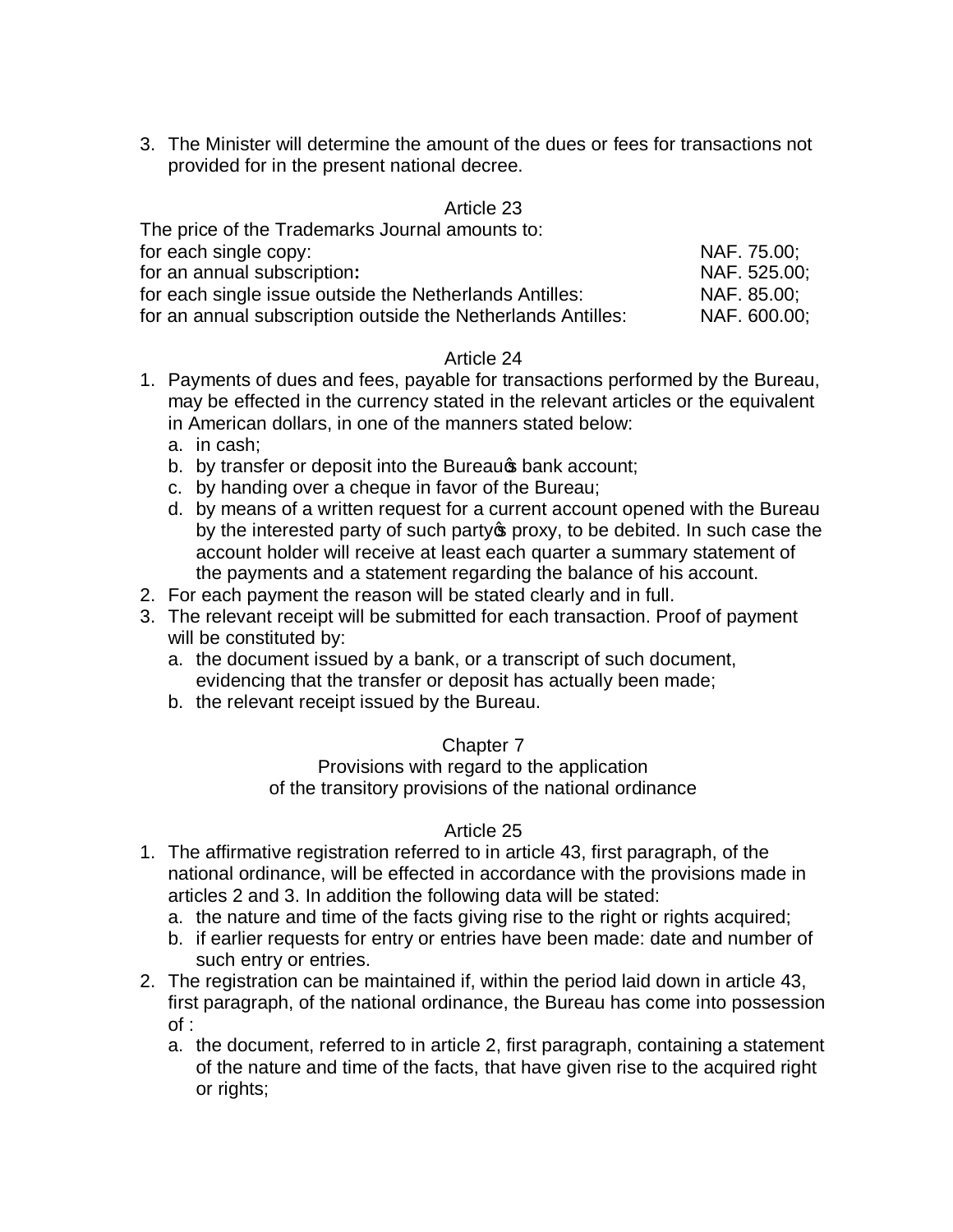- b. the payment referred to in article 27, first paragraph, provided the other requirements referred to in the first paragraph and in articles 2 and 3, have been met within the period laid down in the third paragraph.
- 3. If at the time of registration the provisions made in the first paragraph and in articles 2 and 3 have not been met, then the Bureau will give the party involved notice to such effect without delay and will grant such party three months to still meet such requirements. Officially or upon request a new term of three months at the most may be granted.
- 4. If, within the period referred to in the third paragraph, the provisions laid down in this article have not been met, the records received will be excluded from further consideration. The party involved will be given notice to such effect.
- 5. The provisions made in articles 7 and 8 will be equally applicable, on the understanding that the entry should state the data referred to in the first paragraph, subsections a and b, and the date of expiry of the period of validity of the entry.
- 6. Notice of the registrations referred to in this article will be given in the Trademarks Journal in the language in which the entry was made. For each mark such notice will contain the data referred to in the fifth paragraph.
- 7. The holders of registrations referred to in this article may correct or supplement the data referred to in the first paragraph, subsections a and b, and, if so desired, add documentary evidence. These data will leave intact the date of expiry of the entry already established.

#### Article 26

If, at the time of invoking the acquired right, the registrant simultaneously requests renewal of the entry in accordance with article 43, fourth paragraph, of the national ordinance, he will give notice to such effect together with the registration and will pay for such renewal in accordance with article 27, first paragraph. The provisions made in article 25, third to sixth paragraph inclusive, will be applicable.

- 1. With regard to affirmative depots as contemplated in article 43, first paragraph, of the national ordinance and in suitable cases article 45 of the national ordinance, and also with regard to the first renewals of these depots that are requested in accordance with article 43, fourth paragraph, of the national ordinance and in suitable cases article 45, last sentence, of the national ordinance at the time of the affirmative depot, the following tariffs will be applicable:
	- a. for an individual trademark for the affirmative depot with regard to a trademark already registered on the strength of the repealed national ordinance: NAF. 60.00;
	- b. for an individual trademark for the first renewal requested simultaneously with the affirmative depot with regard to a trademark already registered on the strength of the repealed national ordinance: NAF. 300.00;
	- c. for an individual trademark for the affirmative depot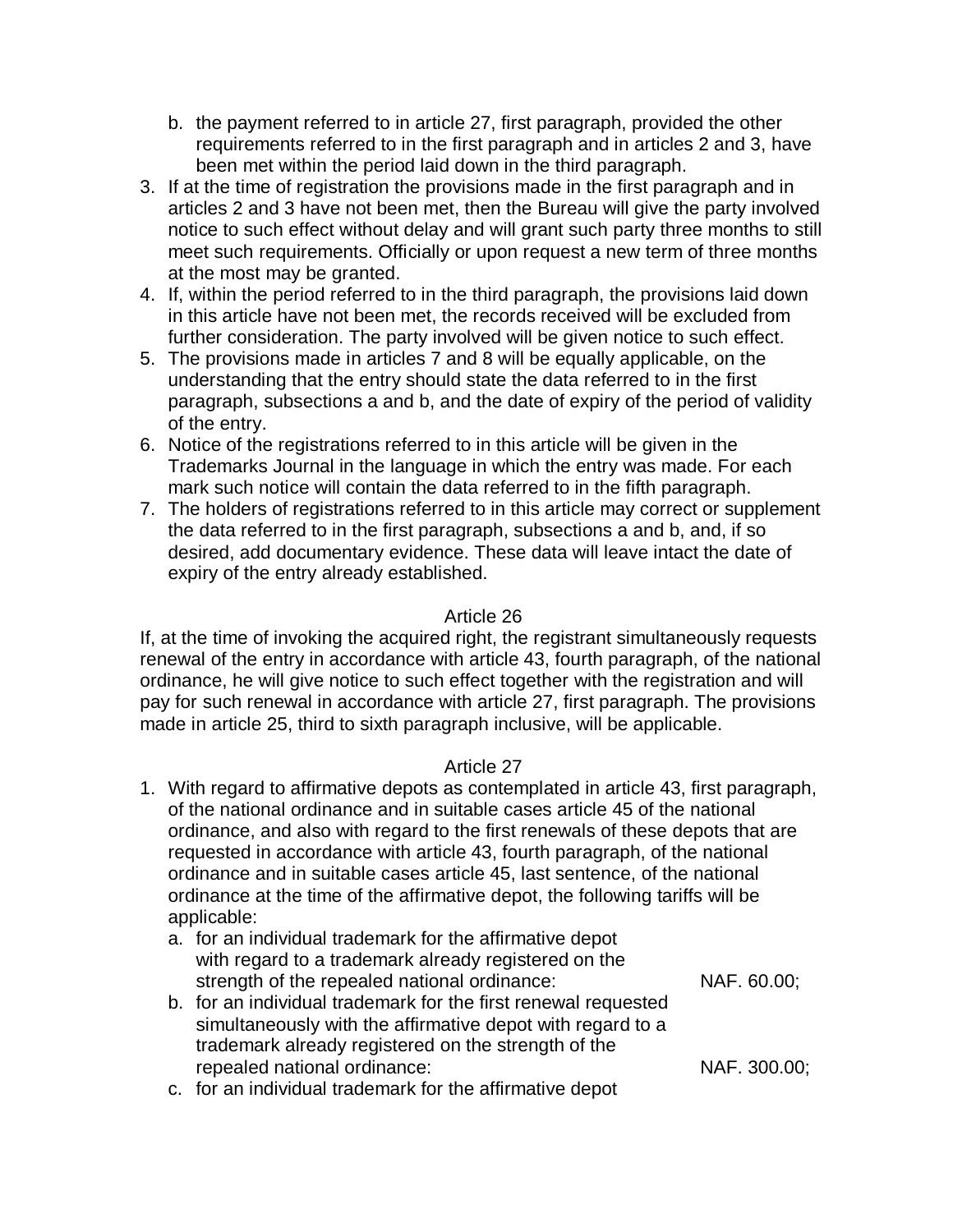| with regard to a trademark used but not registered on the<br>strength of the repealed national ordinance: | NAF. 300.00; |
|-----------------------------------------------------------------------------------------------------------|--------------|
| d. for an individual trademark for the first renewal requested                                            |              |
| simultaneously with the affirmative depot with regard to a                                                |              |
| trademark used but not registered on the strength of the                                                  |              |
| repealed national ordinance:                                                                              | NAF. 540.00; |
| e. for a collective trademark for the affirmative depot with                                              |              |
| regard to a trademark used on the strength of the                                                         |              |
| repealed national ordinance:                                                                              | NAF. 600.00; |
| f. for a collective trademark for the first renewal requested                                             |              |
| simultaneously with the affirmative depot with regard to a                                                |              |

ordinance: NAF. 900.00; 2. If the first paragraph is applicable, in case of affirmative registrations and in case of the first renewals applied for simultaneously with the affirmative registrations, no charges will be made for stating classes of goods or services higher than the third class of the international classification to which goods and services are assigned, nor for the invocation of the right of priority.

trademark used on the strength of the repealed national

#### Chapter 8

#### International Depot

#### Article 28

The form for international registration should be completed in the English language.

#### Article 29

In pursuance of the provisions laid down in article 19, second paragraph, of the national ordinance the depositor will have a period of three months following the date of the first notice to answer to the preliminary rejection; on request or officially this period can be extended, without a period of six months after the date of the first notice being exceeded.

- 1. The amount of the dues or fees as contemplated in article 8, first paragraph, of the Protocol, are determined as follows:
	- a. the depot of an international trademark:

| 1 °. for an individual trademark, a basic amount of:            | NAF. 450.00;                      |
|-----------------------------------------------------------------|-----------------------------------|
| 2 <sup>°</sup> . for a collective trademark, a basic amount of: | NAF. 450, 00;                     |
|                                                                 |                                   |
| 1 °. for an individual trademark, a basic amount of:            | NAF. 450.00;                      |
| 2 <sup>°</sup> . a collective trademark, a basic amount of:     | NAF. 450.00;                      |
|                                                                 | b. the renewal of a registration: |

- 2. The amount of the individual rights as contemplated in article 8, seventh paragraph, part a, of the Protocol is determined as follows:
	- a. The International Registration: